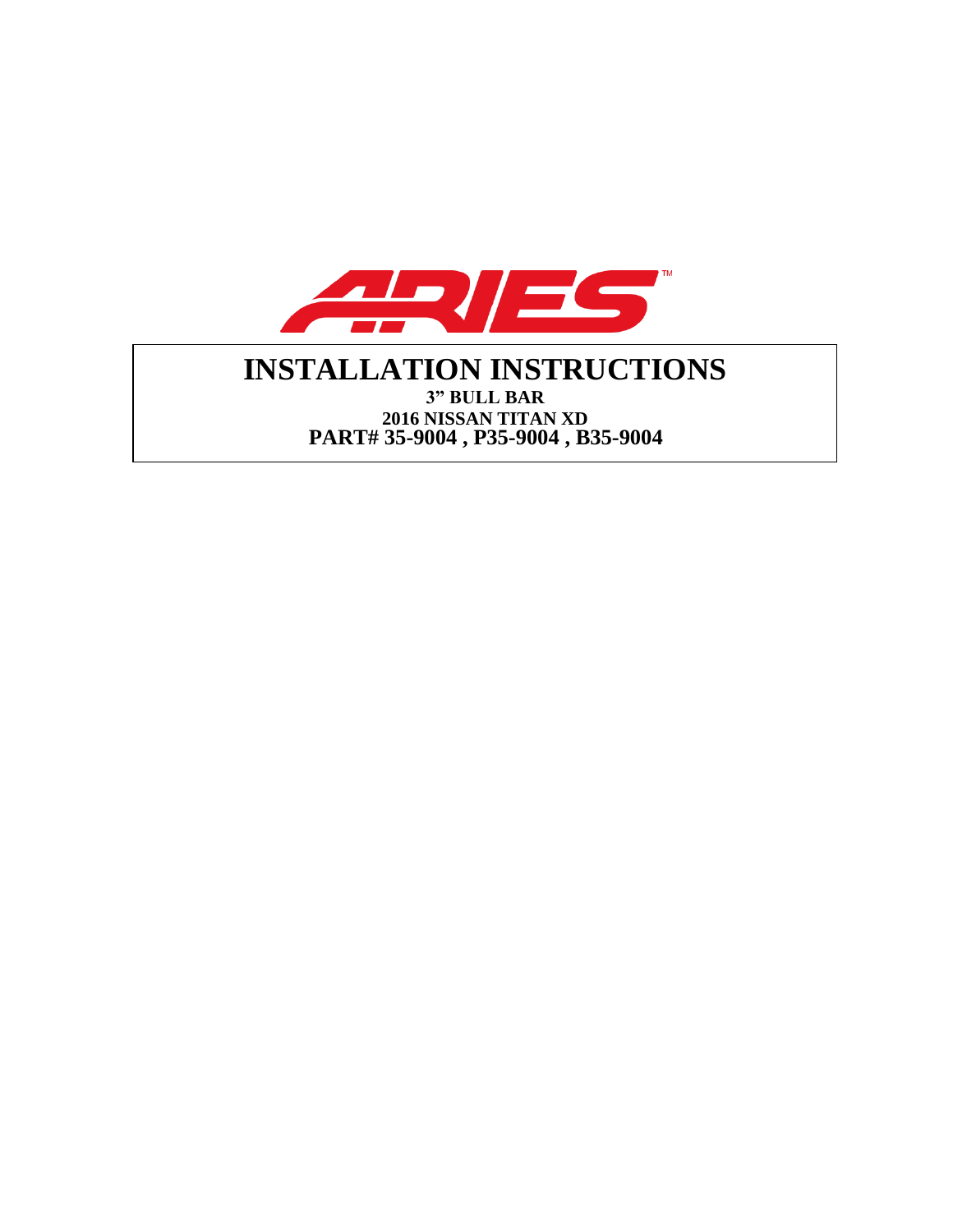#### **PARTS LIST:**

| <b>Bull Bar</b>                            |   | 12 12mm x 32mm OD x 2.5mm Flat Washers |
|--------------------------------------------|---|----------------------------------------|
| Driver/Left Frame Mounting Bracket         |   | 8 12mm Lock Washers                    |
| Passenger/Right Frame Mounting Bracket     |   | 4 12-1.75mm Hex Nuts                   |
| Driver/Left Bull Bar Bracket               | 4 | 8-1.25mm x 25mm Hex Bolts              |
| Passenger/Right Bull Bar Bracket           | 4 | 8mm x 24mm OD x 2mm Flat Washers       |
| 4 12-1.75mm x 35mm Coarse Thread Hex Bolts | 4 | 8mm Lock Washers                       |
| 4   12-1.25mm x 55mm Fine Thread Hex Bolts |   |                                        |



#### **PROCEDURE:**

#### **REMOVE CONTENTS FROM BOX. VERIFY ALL PARTS ARE PRESENT. READ INSTRUCTIONS CAREFULLY BEFORE STARTING INSTALLATION. ASSISTANCE IS RECOMMENDED.**

It may be necessary to remove/relocate front license plate and license plate bracket. It is not required, but strongly recommended. If local/state law requires a license plate, license plate relocation kit is available.

- **1.** Start installation under the driver side front of the vehicle, **(Figure 1)**. Locate and remove the (2) hex bolts attaching the tow hook to the bottom of the frame.
- **2.** Select the driver side Frame Mounting Bracket. Hold the tow hook in place and line up the Bracket with the (2) mounting holes. Attach the Bracket to the tow hook and frame with the (2) included special 12- 1.25mm x 55mm **Fine Thread** Hex Bolts, (2) 12mm Lock Washers and (2) 12mm Flat Washers, **(Figure 2)**. **VERY IMPORTANT**: Use only the provided **12-1.25mm x 55mm Fine Thread Hex Bolts** to bolt the Brackets to the vehicle or damage to the frame may result. Do not tighten hardware at this time.
- **3.** Repeat **Steps 1—2** for passenger side Frame Bracket installation.
- **4.** Place the Bull Bar on a clean, stable work surface, **(Figure 3)**. Select the driver side Bull Bar Bracket. Bolt the Bracket to the end of the Bull Bar with the included (2) 8mm Hex Bolts, (2) 8mm Lock washers and (2) 8mm Flat Washers, **(Figures 4 & 5)**. **NOTE**: Bracket should be close to center on the end of the Bull Bar tube. Snug but do not tighten hardware at this time. Repeat this **Step** for passenger side Bracket, **(Figure 5)**.
- **5.** With assistance, position the Bull Bar onto the inside of the Mounting Brackets. Attach the Bull Bar to the Mounting Brackets with (4) 12-1.75mm x 35mm Coarse Thread Hex Bolts, (8) 12mm Flat Washers, (4) 12mm Lock Washers and (4) 12mm Hex Nuts, **(Figures 6)**. Do not tighten at this time.
- **6.** Level and adjust the Bull Bar and fully tighten all hardware.
- **7.** Do periodic inspections to the installation to make sure that all hardware is secure and tight.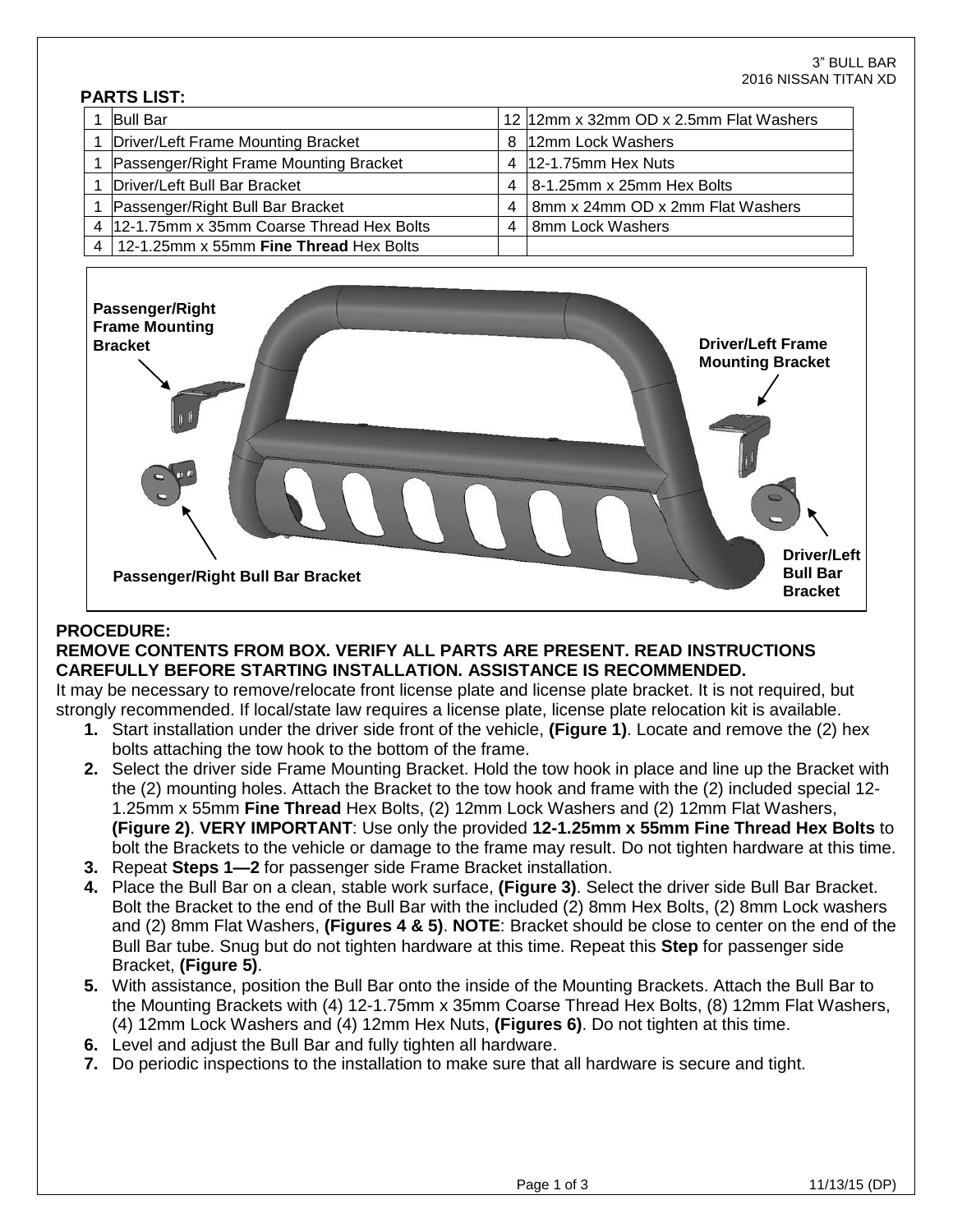### 3" BULL BAR

#### 2016 NISSAN TITAN XD

**To protect your investment**, wax this product after installing. Regular waxing is recommended to add a protective layer over the finish. Do not use any type of polish or wax that may contain abrasives that could damage the finish. **For stainless steel**: Aluminum polish may be used to polish small scratches and scuffs on the finish. Mild soap may be used also to clean the Bull Bar.

**For gloss black finishes**: Mild soap may be used to clean the Bull Bar.



## **Driver/left Side Installation Pictured**